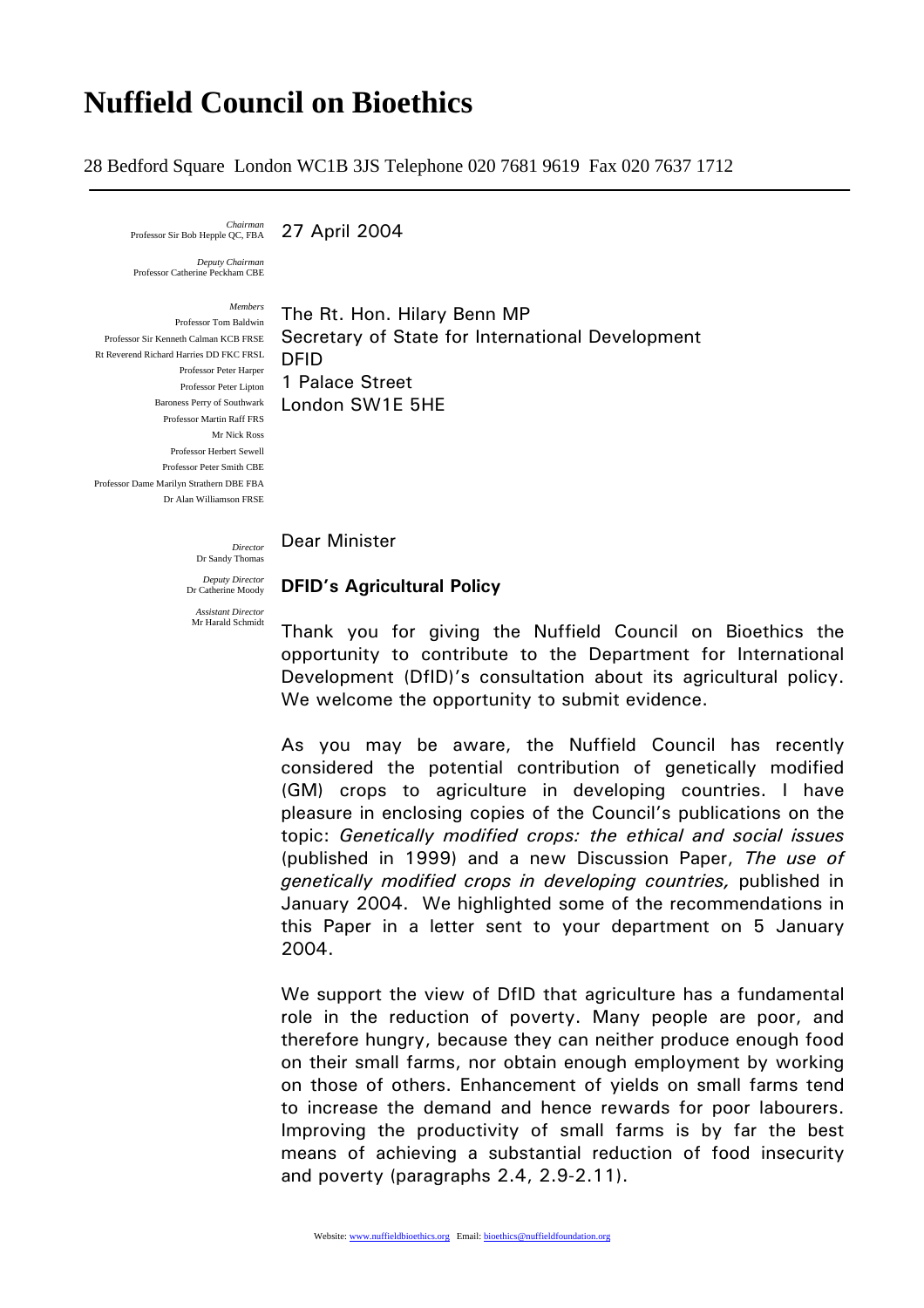We are aware that achieving food security and reducing poverty in developing countries are highly complex issues. We do not claim that GM crops will eliminate the need for economic, political or social change, or that they will feed the world. However, we do believe that GM technology could make a useful contribution, in appropriate circumstances, to improving agriculture and the livelihood of poor farmers in developing countries. We should like to draw your attention to recommendations in the Discussion Paper that are specifically relevant to DfID's agricultural policy:

- In particular cases, GM crops can contribute to substantial progress in improving agriculture, in parallel to the (usually slow) changes at the socio-political level. GM crops have demonstrated the potential to reduce environmental degradation and to address specific health, ecological and agricultural problems which have proved less responsive to the standard tools of plant breeding and organic or conventional agricultural practices. **There is an ethical obligation to explore these potential benefits responsibly, in order to contribute to the reduction of poverty, and to improve food security and profitable agriculture in developing countries** (paragraph 4.48).
- Much of the current privately funded research on GM crops serves the interest of large-scale farmers in developed countries. Consequently there is a serious risk that the needs of small-scale farmers in developing countries will be neglected. It appears that research on these crops will have to be supported primarily by the public sector. **We therefore affirm the recommendation made in our 1999 Report that genuinely additional resources be committed by the UK Department for International Development (DFID), the European Commission, national governments and others, to fund a major expansion of public GM-related research into tropical and sub-tropical staple foods, suitable for the needs of small- scale farmers in developing countries**  (paragraph 6.16).
- **In determining which traits and crops should be developed, funding bodies should be proactive in consulting with national and regional bodies in developing countries to identify relevant priorities** (paragraph 6.17).

We note that DFID has agreed to an increase of £30 million over the next three years in support for CGIAR and we welcome this commitment. The role of the CGIAR in research on GM crops is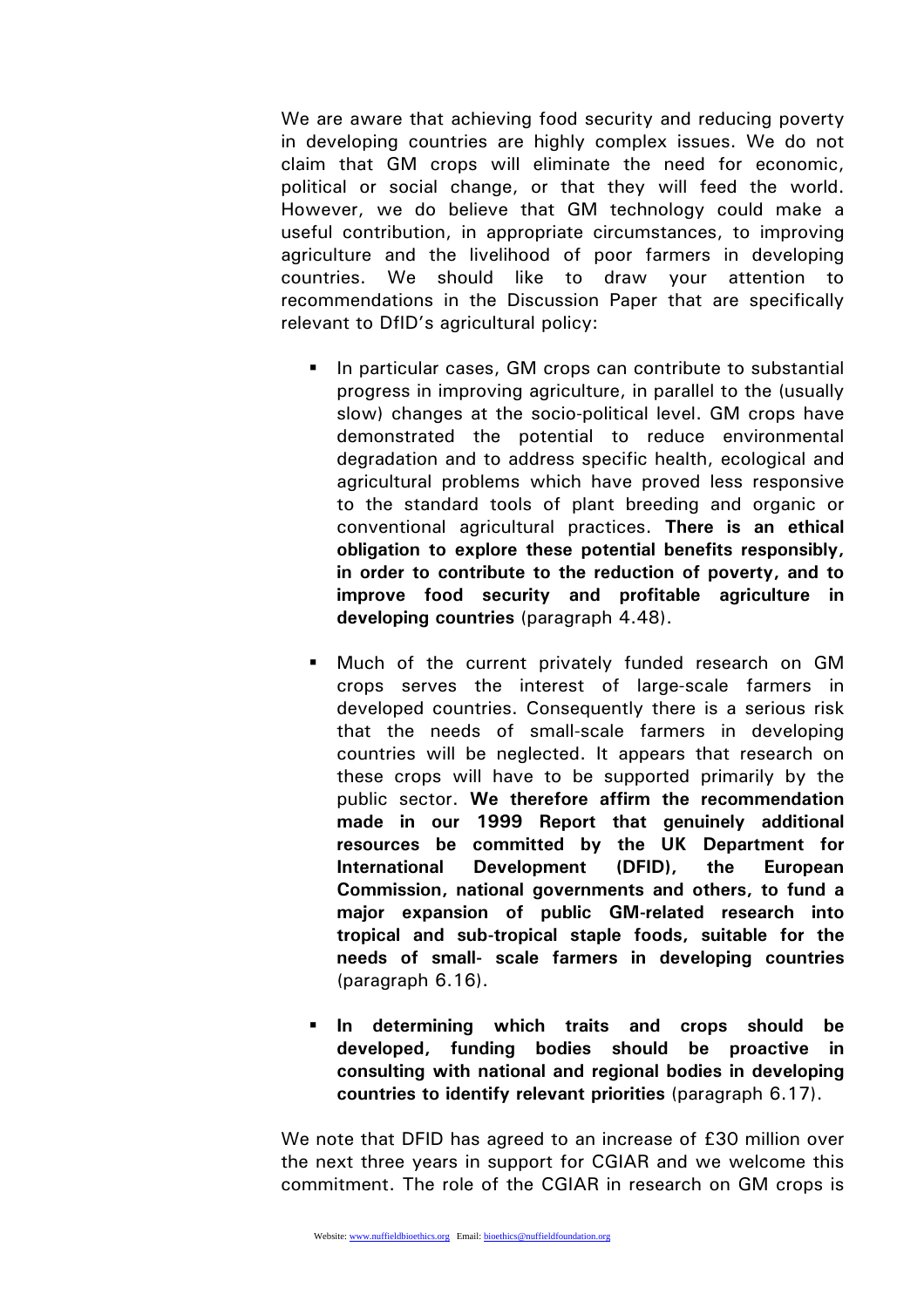strategically important. But funding for the CGIAR has fallen in real terms since 1990. Although it spends about US\$360 million per year, less than 10% is directed to research on the genetic modification of crops.

## **Capacity building:**

- It is of particular importance that developing countries improve their capacity to independently review and assess the use of GM crops in specific situations. **Since means for the development of the required expertise are limited in most developing countries, we welcome and endorse the United Nations Environment Programme and the Global Environment Facility (UNEP/GEF) undertaking of promoting the building of capacity in relevant expertise**  (paragraph 5.24 – 5.25). We are aware that DFID currently supports this initiative and also seeks to devise guidelines for participation by the public in decision making processes for biosafety frameworks.
- **Local communities should be included as far as possible in** decision making processes, for example by means of consultations with stakeholders. In this context, formal and non-formal programmes that promote the dissemination of balanced information, communication, education and training of those involved are essential. In particular, farmers need to be informed about the technological potential and management requirements of GM crops. Expectations are sometimes inappropriately high, and knowledge about specialised farm management practices may be absent. **We recommend that companies marketing GM crops in developing countries share, with governments, the costs of:** 
	- **locally appropriate schemes to elicit smallscale farmers' preferences regarding traits sought by GM-based breeding;**
	- **their participation, where appropriate, in plant breeding; and**
	- **subsequent mechanisms to improve dissemination of balanced information, education and training about the use of GM crops** (paragraph 5.33)**.**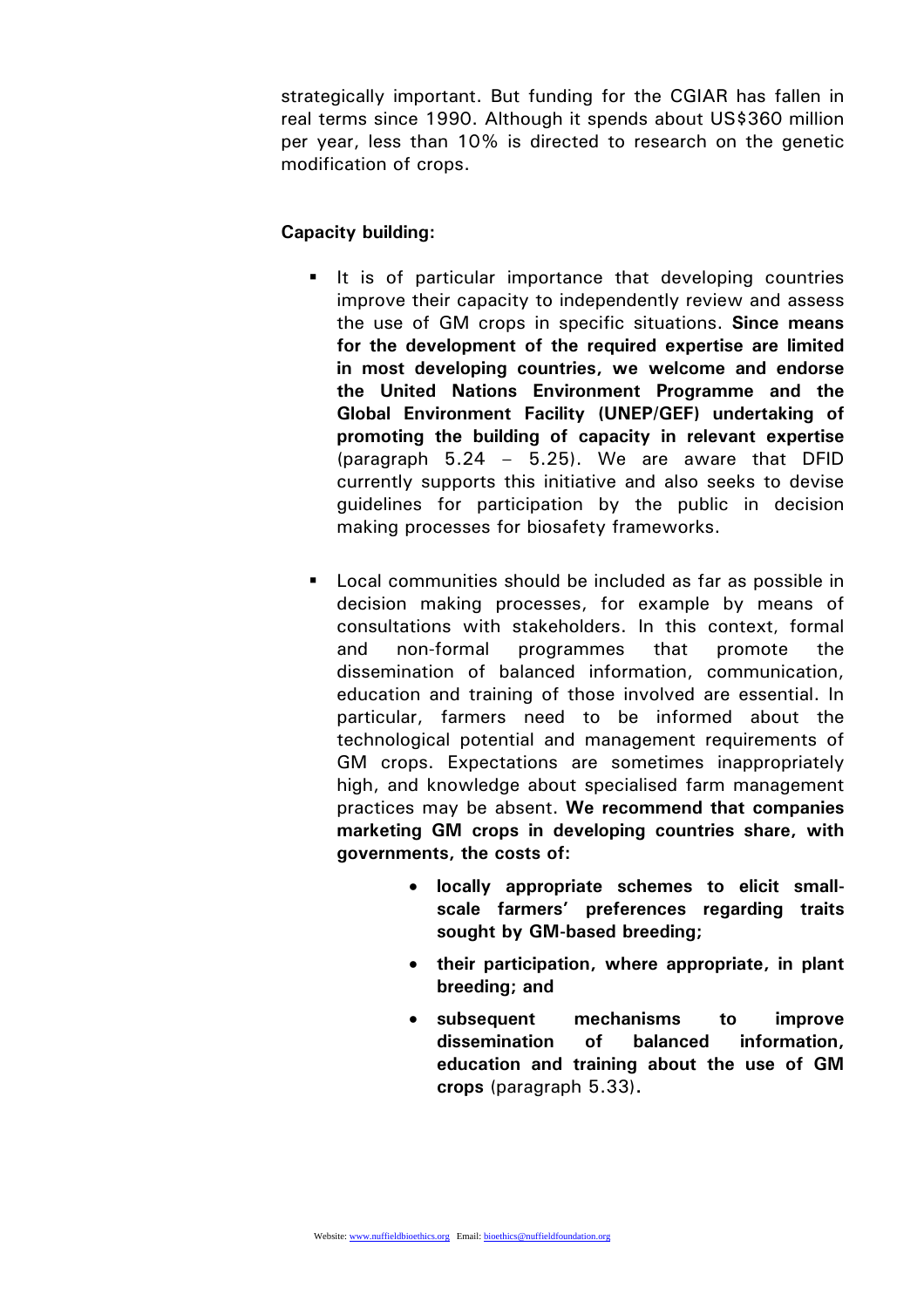## **Impact of European policy:**

**The freedom of choice of farmers in developing countries** is being severely challenged by the agricultural policy of the European Union. Developing countries might well be reluctant to approve GM crop varieties because of fears of jeopardising their current and future export markets. They may also not be able to provide the necessary infrastructure to enable compliance with EU requirements for traceability and labelling. **We recommend that the European Commission (EC), the UK Department for International Development (DFID) and appropriate non governmental organisations which monitor the agricultural policies of developing countries examine the consequences of EU regulatory policies for the use of GM crops in developing countries. We recommend that the European Commission establish a procedure to report on the impact of its regulations accordingly** (paragraph 5.50)**.** 

## **Access to GM technologies:**

The challenge for the public sector, especially where research is directed at agriculture in developing countries, is how to access GM technologies without infringing intellectual property rights (IPRs). New initiatives which recognise the potential of these constraints to inhibit research into crops relevant to developing countries are crucial.

There are some public/private partnerships which have been established in the past to make available GM technology owned by companies such as Monsanto or Syngenta for 'public good plant breeders'. There is also the recent initiative of the AATF which aims to promote the sharing of technology and has already received support from the major companies (paragraph 6.15).We note that DFID is providing £5 million to the new African Agricultural Technology Foundation (AATF).

 Access to plant genetic resources is critically important for the development of GM crops which are suited to the needs of developing countries. **We welcome the decision by the UK Government to ratify the International Treaty on Plant Genetic Resources for Food and Agriculture. Access to resources falling under the Treaty is of crucial importance in the development of crops suited to developing countries. We recommend that in the negotiations regarding the standard Material Transfer Agreement (MTA), the UK Government aims for provisions that exempt users in developing countries from payments, where commercial applications arise from**